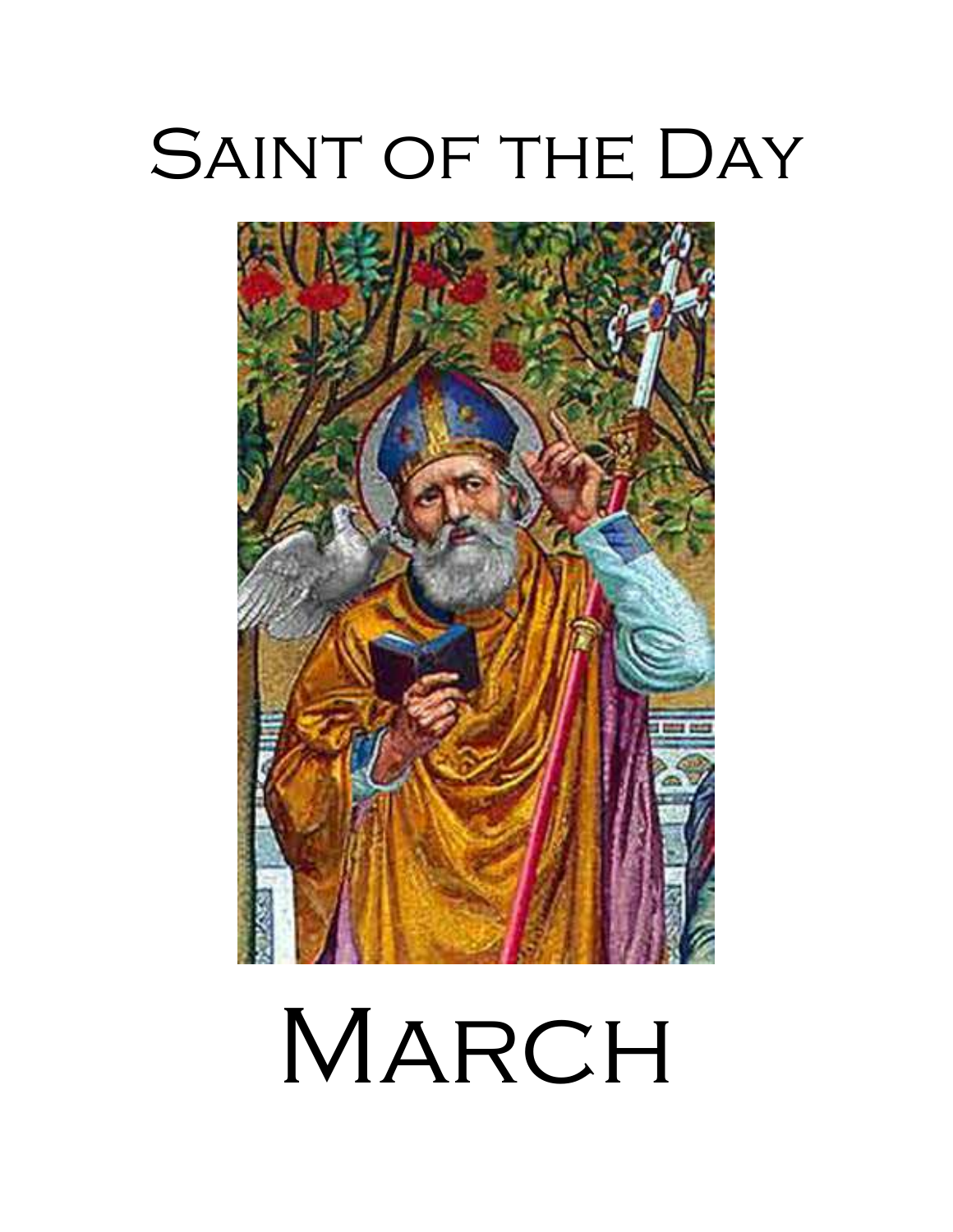# **March 1:** *St. David of Wales, Bishop*

St. David, the son of King Sant of Wales, was born around 500. We know nothing about his early life. He eventually became a priest and a student of St. Paulinus. He founded monasteries throughout Wales, which were known for their strict rules about food, work and study. He was considered a good teacher and converted many Welsh pagans. He eventually was made an archbishop and participated in two synods. He died in 589 and a church was built over his grave. Today, this is the site of St. David's Cathedral.

# **March 2:** *St. Agnes of Bohemia*

Born into a family that includes many saints, St. Agnes was the daughter of the king of Bohemia. She was born in 1211. When she was three years old, her aunt, St. Hedwig of Andechs, started her education at a Cistercian convent. Throughout her childhood, she was betrothed to various royal men for political reasons. Eventually, she refused them all. With the help of Pope Gregory IX, she founded a hospital and enlisted the newly founded Franciscans to run it. Later, St. Claire of Assisi sent five Poor Clare nuns to found a new monastery with St. Agnes. She spent the rest of her life there as a Franciscan Poor Clare nun and was revered for her acts of charity. She died in 1282.

### **March 3:** *St. Katharine Drexel*

St. Katharine Drexel was raised right here in Philadelphia. She was born in 1858 to an extremely wealthy family. The Drexel home was opened to the poor three days a week. From a young age, Katharine was shown what it means to be compassionate and charitable toward the poor. During a trip to Italy in 1886, Pope Leo XIII encouraged her to become a missionary and devote herself to God. She followed the Pope's advice and donated her large inheritance to charity. In 1891, she took her first vows and established the Sisters of the Blessed Sacrament. She worked to change racial attitudes towards African Americans and American Indians. The sisters worked to provide education and care to these under-served communities. St. Katharine established many missions for American Indians throughout the United States. During her life, she was known for her love of the Eucharist, her work promoting equal education for all, and her desire to reach out to the poor and oppressed of society. She died in 1955 and was canonized by St. John Paul II in 2000.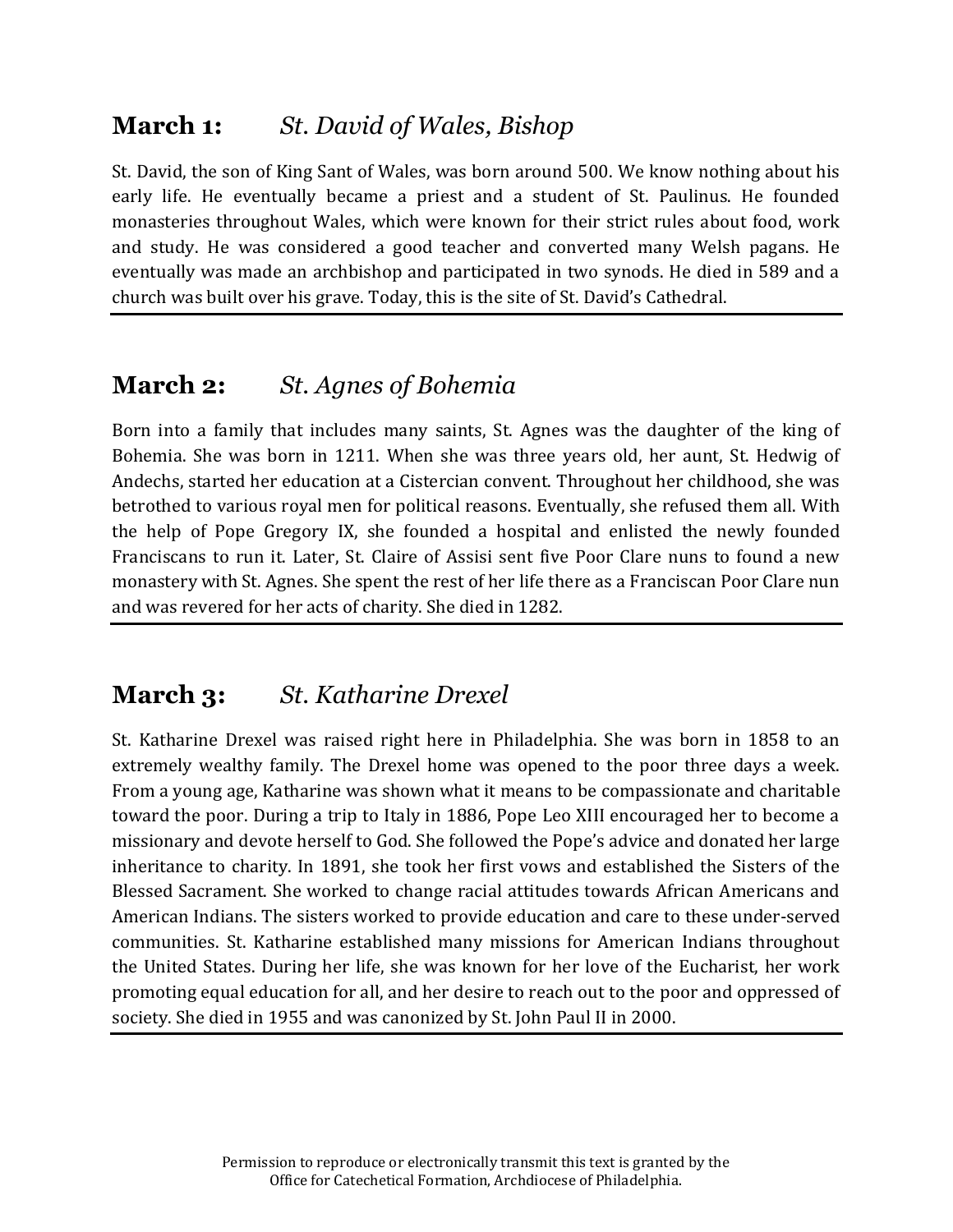# **March 4:** *St. Casimir*

St. Casimir, born in 1458, was the son of the wealthy and powerful King Casimir IV of Poland. As a royal prince, Casimir was expected to take an active interest in the governing of the country. However, he had a strong devotion to God and chose to give up many of the luxuries of royal life. He wore plain clothes, spent hours in prayer, and slept on the floor. He was a dutiful son, even leading a military campaign to Hungary at his father's command. Still, St. Casimir devoted himself to charity towards the poor. He fell ill and died in 1484, when he was twenty-three. St. Casimir is the patron saint of Poland.

# **March 5:** *St. John-Joseph of the Cross*

St. John-Joseph was born in 1654 on the beautiful island of Ischia, near Naples, Italy. Although he was from a noble family, he chose to embrace a life of poverty. At the age of sixteen, he entered a strict order of the Franciscans based on the reforms of St. Peter of Alacantra. St. John-Joseph lived his life in constant fasting and prayer, always desiring to perform the lowliest tasks in the monastery. Known for performing healing miracles, many sick people came to him for help. He died in Naples in 1734.

### **March 6:** *St. Colette*

The parents of St. Colette had prayed for many years to have a child. In 1381, her mother considered it a miracle when she gave birth to a daughter at the age of 60. Orphaned by the time she was a teenager, St. Colette felt called to a strict religious life. She became an anchoress, and lived in a tiny cell next to a church in Corbie, France. Several dreams led her to believe God was calling her to reform the Poor Clare order. She founded several communities in France, now called the Colettine Poor Clares. St. Colette died in 1447.

# **March 7:** *Ss. Perpetua and Felicity, Martyrs*

Saints Perpetua and Felicity were early Christian martyrs. Perpetua was a twenty-two year old Roman noblewoman, with a newborn child. Felicity was her slave, and was pregnant at the time of her arrest. The story of their martyrdom is one of the earliest accounts, and is partially written by Perpetua herself. Her father begged her to give up her faith, but she refused again and again. The slave Felicity gave birth to a daughter while in prison. Two days later, both women were brought into the arena with others to be martyred. They faced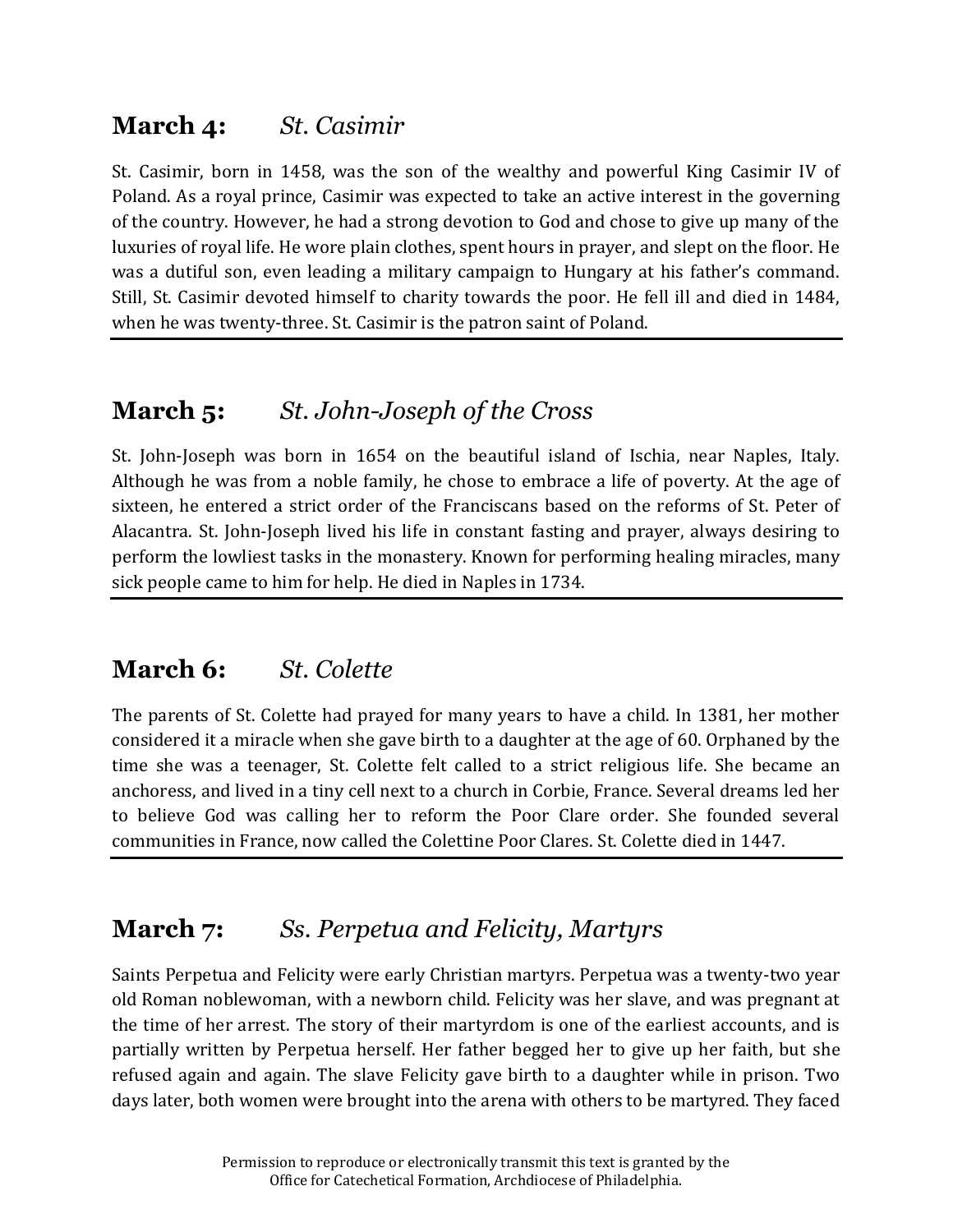their deaths with joy and calm, converting many who saw them. They died in 203. Perpetua's story of her imprisonment is the earliest example we have of a female Christian author.

#### **March 8:** *St. John of God*

St. John of God mysteriously disappeared from his loving home in Portugal when he was eight years old in 1503. His mother died of grief and his father became a Franciscan. John spent his childhood as a homeless orphan. He eventually worked as a shepherd on a farm and later became a foot soldier in the army. For many years, he was unsure of his vocation in life. He had a vision of the Infant Jesus and began to devote his life to God. St. John founded a hospital and slowly, others began to join his work. This group of followers became the Order of Hospitallers. He died in 1550. Today, the Brothers Hospitallers of St. John of God is entrusted with the medical care of the pope.

### **March 9:** *St. Dominic Savio*

Dominic Savio, born in 1842, was a student of St. John Bosco. At a very young age, St. Dominic displayed habits of prayer and of helping others. He was allowed to receive his First Communion when he was seven, which was five years earlier than the usual age of twelve at that time. When he was eight, he wrote a list of promises to God, including a promise to accept death rather than sin. Desiring to become a priest, he settled at the school run by St. John Bosco in Turin, Italy. Although his health started to fail, he grew in holiness day by day. He died in 1857 when he was fifteen. St. John Bosco soon wrote *The Life of Dominic Savio*, which spread devotion to the young man. St. Dominic Savio was canonized for a life of heroic virtue by Pope Pius XII in 1954.

### **March 10:** *St. John Ogilvie, Martyr*

St. John Ogilvie, born in 1579, was a Scottish noble and raised as a Calvinist. However, his education in France exposed him to Catholicism. He converted when he was seventeen and later joined the Jesuits in 1610. He returned to Scotland and his ministry brought many back to the Church. Because of this, he was arrested and convicted of the crime of converting Protestants to the Catholic faith. This was considered high treason. He was martyred in 1615 at the age of thirty-six.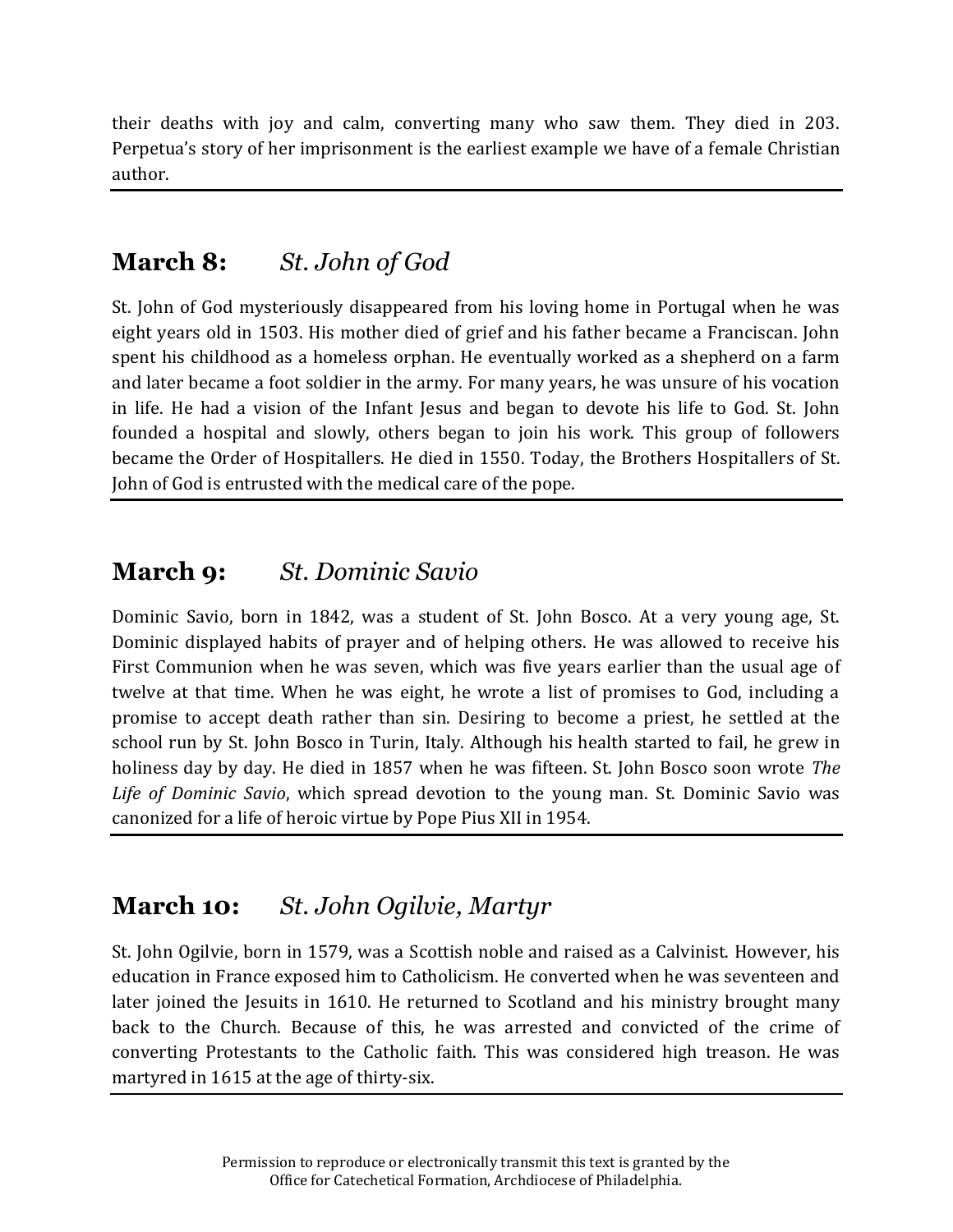#### **March 11:** *St. Teresa Margaret Redi*

Although she was the daughter of an Italian count, St. Teresa Margaret Redi chose to give up her comfortable life. Born in 1747, she was educated by Benedictine nuns. She was a quiet, prayerful person, who was deeply influenced by her parents' piety and charity. Desiring a life of contemplation, she became a Discalced Carmelite nun when she was seventeen. She grew in holiness and sanctity, yet she always worked to focus attention on God rather than her personal virtues. She died suddenly in 1770 when she was just twentytwo years old.

#### **March 12:** *St. Serafina*

St. Serafina lived her short life entirely within the small Italian town of San Gimignano. She was born in 1238 to a noble but poverty-stricken family. She was charitable, kind and only left her home to attend Mass. She was a beautiful child, however when she was ten years old she was stricken with a horrible disease that left her body disfigured. St. Serafina was constantly in pain, but offered her suffering to God. When both of her parents died, her condition declined, and she had a vision of St. Gregory the Great. He told her she would be in heaven on March 12. She died on that day in 1253 when she was fifteen.

### **March 13:** *St. Euphrasia*

St. Euphrasia was born at the court of Emperor Theodosius I in 380.After her father's death, she moved to a monastery in Egypt with her mother. She made a vow consecrating herself to Christ when she was seven. Several years later, Theodosius requested Euphrasia return to court and marry. She refused and offered up all her property to the poor. Remaining at the monastery, she often spent hours moving heavy stones from place to place as a form of penance. She died in 410.

### **March 14:** *St. Matilda*

St. Matilda was Queen of Germany for seventeen years and used her high status to provide charity to the poor. She was born in 895 and raised in a convent where her grandmother was abbess. She married young in 909. Ten years later her husband became King Henry I.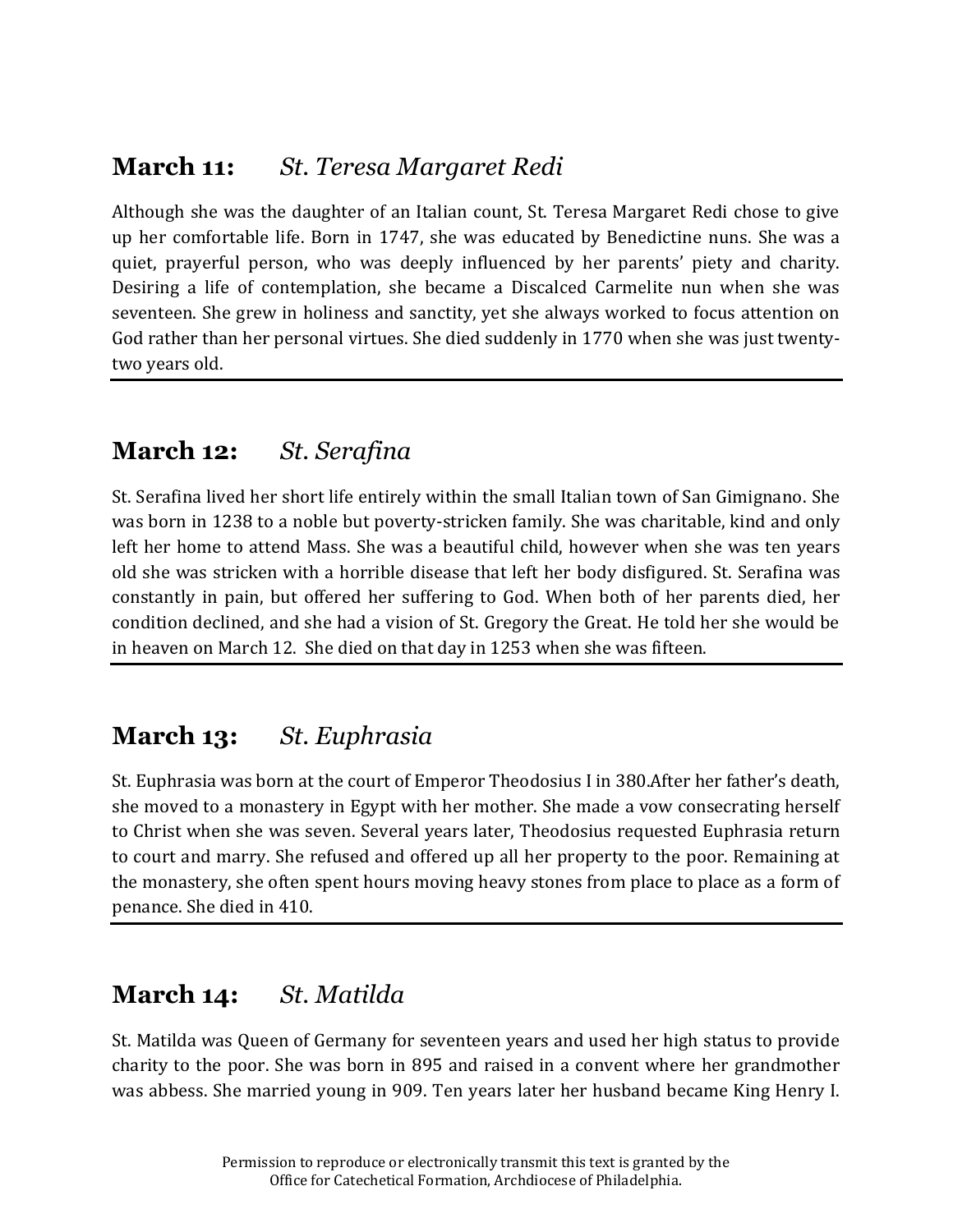In 936, the king died and his crown passed to her son Otto. She devoted her time to giving money to charity, which greatly displeased her son. Renouncing her inheritance, she retired to a monastery that she had founded. The rest of her life was spent devoted to prayer. She died in 968.

# **March 15:** *St. Louise de Marillac*

St. Louise de Marillac co-founded the Daughters of Charity with St. Vincent de Paul. She was the daughter of a wealthy French courtier and was educated at Dominican convent. She was rejected as a nun, agreed to an arranged marriage and had one son. She was a devoted wife and mother, and spent much of her time organizing charity to the poor. However, she continued to feel a call to religious life. When her husband died in 1625, she sought out spiritual advice from St. Francis de Sales. She ordered her daily life as though she was a nun, while she still cared for her son. Eventually, she helped St. Vincent de Paul form a group of women dedicated to living and working alongside the poor, aiding hospitals in ministering to the sick, all the while keeping to a life of prayer and contemplation. The Daughters of Charity grew quickly and still thrive today. St. Louise de Marillac died in 1660.

# **March 16:** *St. Abban*

St. Abban was a missionary in Ireland who was born in the 6<sup>th</sup> century. His father was the king and wished his son to succeed him. However, St. Abban's desire to do God's work was evident. His father sent him to be educated by his uncle, St. Ibar. St. Abban made a pilgrimage to Rome, but returned to eastern Ireland. He founded many churches and monasteries. He died in 620.

# **March 17:** *St. Patrick, Bishop*

St. Patrick is one of the most well-known saints in the Catholic Church. He lived in Romanoccupied Britain during the 5th century. When he was sixteen, he was kidnapped and sold as a slave in Ireland. He worked as a shepherd and spent much of his captivity in prayer. He escaped after six years and made his way home. Later, he had a vision in which he was called back to Ireland to convert the pagan people. He became a bishop and began his work in Ireland. St. Patrick became known for using local customs to better explain Christian truths. Legend tells us that he used a shamrock, a sacred plant to the pagan Irish, to help explain the doctrine of the Holy Trinity. He died in 460 after converting thousands.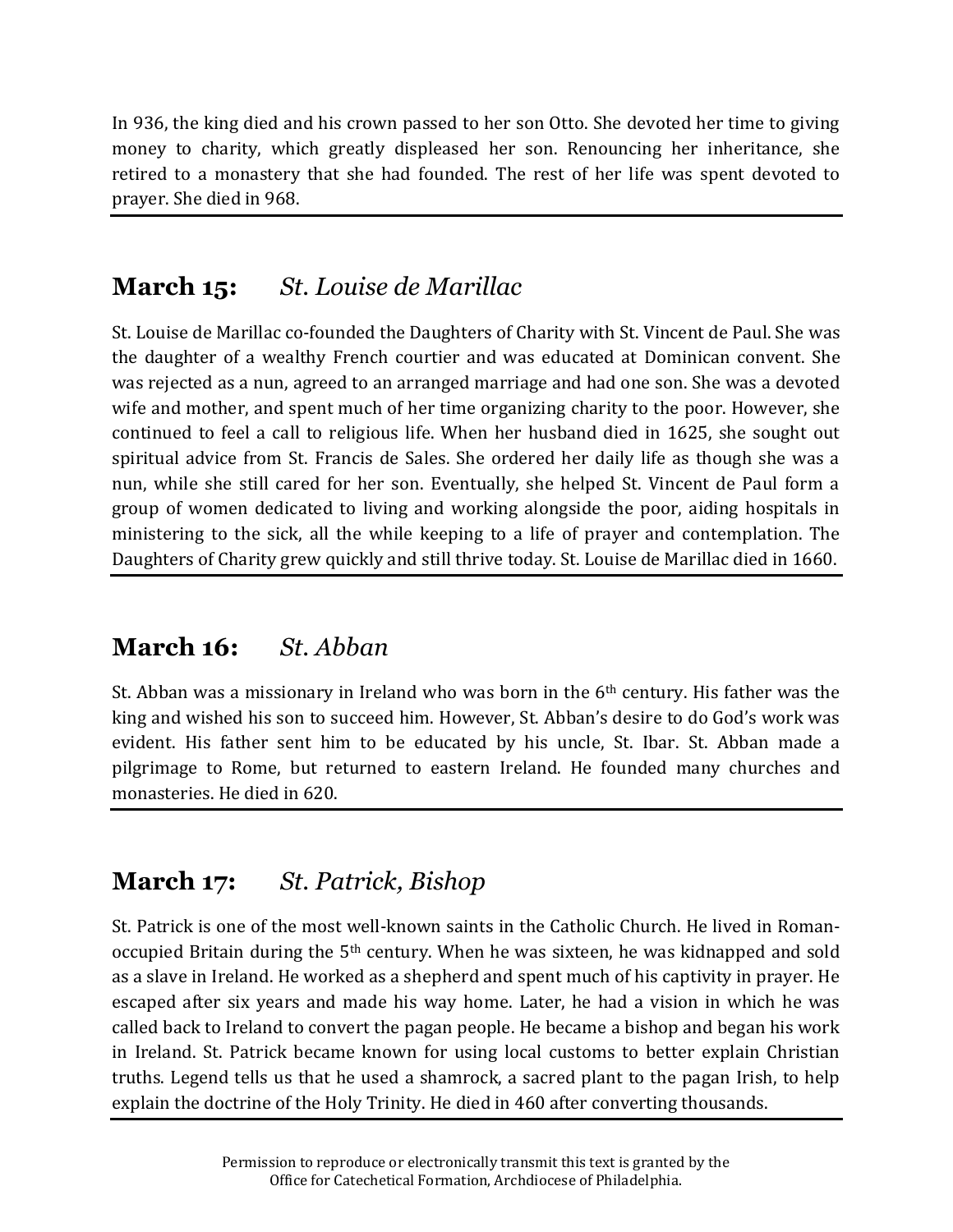## **March 18:** *St. Cyril of Jerusalem, Bishop and Doctor*

St. Cyril was born into a world in which Christianity was finally made a legal religion in the Roman Empire in 313. His role in the Church was to help define and defend the doctrine that Jesus was divine and one in being with the Father. Those who believed the heresy that Jesus was only a man were called Arians. St. Cyril wrote many letters against this heresy. He also wrote about God's loving and merciful nature. As Bishop of Jerusalem, he was actively engaged in teaching new converts to the faith and was beloved as a gentle pastor to his flock. He died in 386.

#### **March 19:** *St. Joseph, Husband of the Blessed Virgin Mary*

All that we know about St. Joseph, the husband of Mary and foster-father of Jesus, comes from the Gospels of Matthew and Luke. He was a carpenter from Nazareth who was betrothed to Mary. When he learned that Mary was with child, he wished to quietly divorce her without cruelty. Yet when an angel came to him in a dream and told him about Jesus, he followed the will of God without any questions. This tells us of the heroic nature of his faith and obedience to God in all things. St. Joseph devoted his life to caring for and protecting Mary and Jesus. It is believed he died before Jesus began his public ministry. Because of his beautiful faith, St. Joseph is the patron saint of the universal Church.

### **March 20:** *St. Maria Josefa of the Heart of Jesus*

Born in Bilbao, Spain in 1842, St. Maria Josefa wanted nothing more than to be a nun. She first joined the Servants of Mary, but soon felt called to devote herself exclusively to caring for the sick. In 1871, she founded the Institute of the Servants of Jesus and began her ministry among the sick both in hospitals and in their homes. Her goal was to heal and comfort her patients both physically and spiritually. Many women joined her so that at the time of St. Maria Josefa's death in 1912, there were 43 houses and over 1,000 nuns in the Servants of Jesus. Today, the order thrives with nearly 100 homes in 16 countries.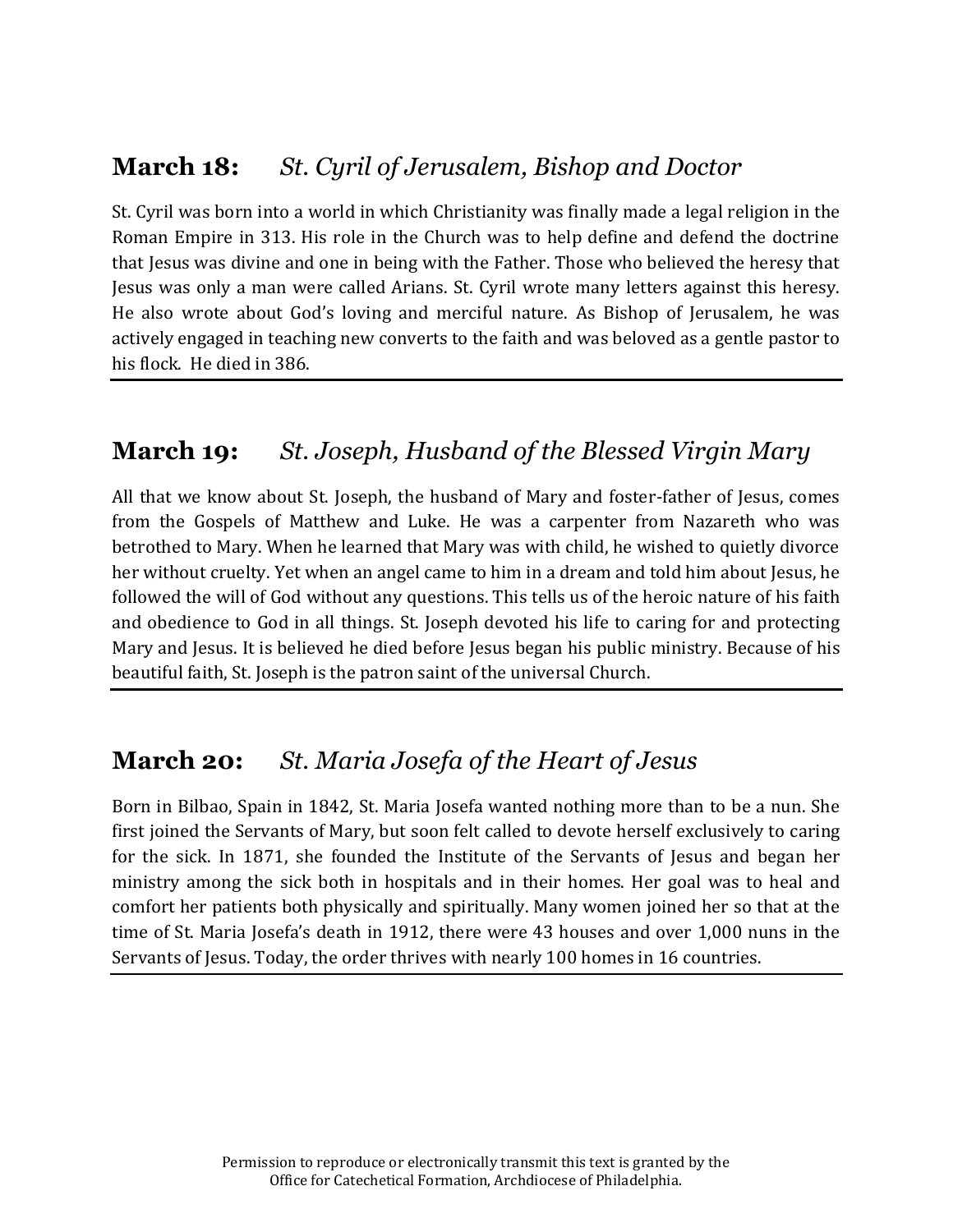# **March 21:** *St. Serapion, Bishop*

Although his name is not well known, St. Serapion wrote the Sanctus, or Holy, Holy, recited during each Mass. He was a 4th century bishop of Thmuis, Egypt. A friend to St. Antony, St. Serapion at first chose the life of a simple monk. However, he was a brilliant scholar and writer and put his talents to work as a bishop. He wrote a small book describing the various rites and prayers used in Christian life called the *Sacramentary of Serapion*.

## **March 22:** *St. Nicholas Owen*

During a time when priests were hunted like criminals in England, St. Nicholas Owen put his talent as a carpenter to work building hiding places for priests. Born in 1550, Nicholas traveled throughout England to the homes of Catholic families. He built hidden compartments for priests to hide in if the house was searched by the authorities. By doing this, he saved the lives of many priests, helping them to continue their ministry in secret. St. Nicholas was arrested in 1606, along with several Jesuits, and died soon after in prison. He is one of the Forty Martyrs of England and Wales.

### **March 23:** *St. Turibius of Mogrovejo, Bishop*

Much of St. Turibius' amazing life can be measured in big numbers—such as the 450,000 square miles of his diocese that he traversed on foot three times, or the 500,000 people he personally baptized or confirmed. He was born in Spain in 1538 and began his career as a professor of law. However, he was ordained a priest and sent to Peru where he was named Archbishop of Lima. Unlike many of his predecessors, St. Turibius worked hard to ensure the rights of the native Indian population, who often suffered under Spanish rule. He also built roads, schools, churches, hospitals and convents. In 1591, he founded the first seminary in the Western hemisphere. He died in 1606.

# **March 24:** *St. Aldemar the Wise*

Born in Italy in 985, St. Aldemar was a Benedictine monk and noted spiritual director. He came to the attention of Princess Aloara, who asked him to serve as the spiritual director for a convent she founded in Capua. After performing many miracles there, St. Aldemar was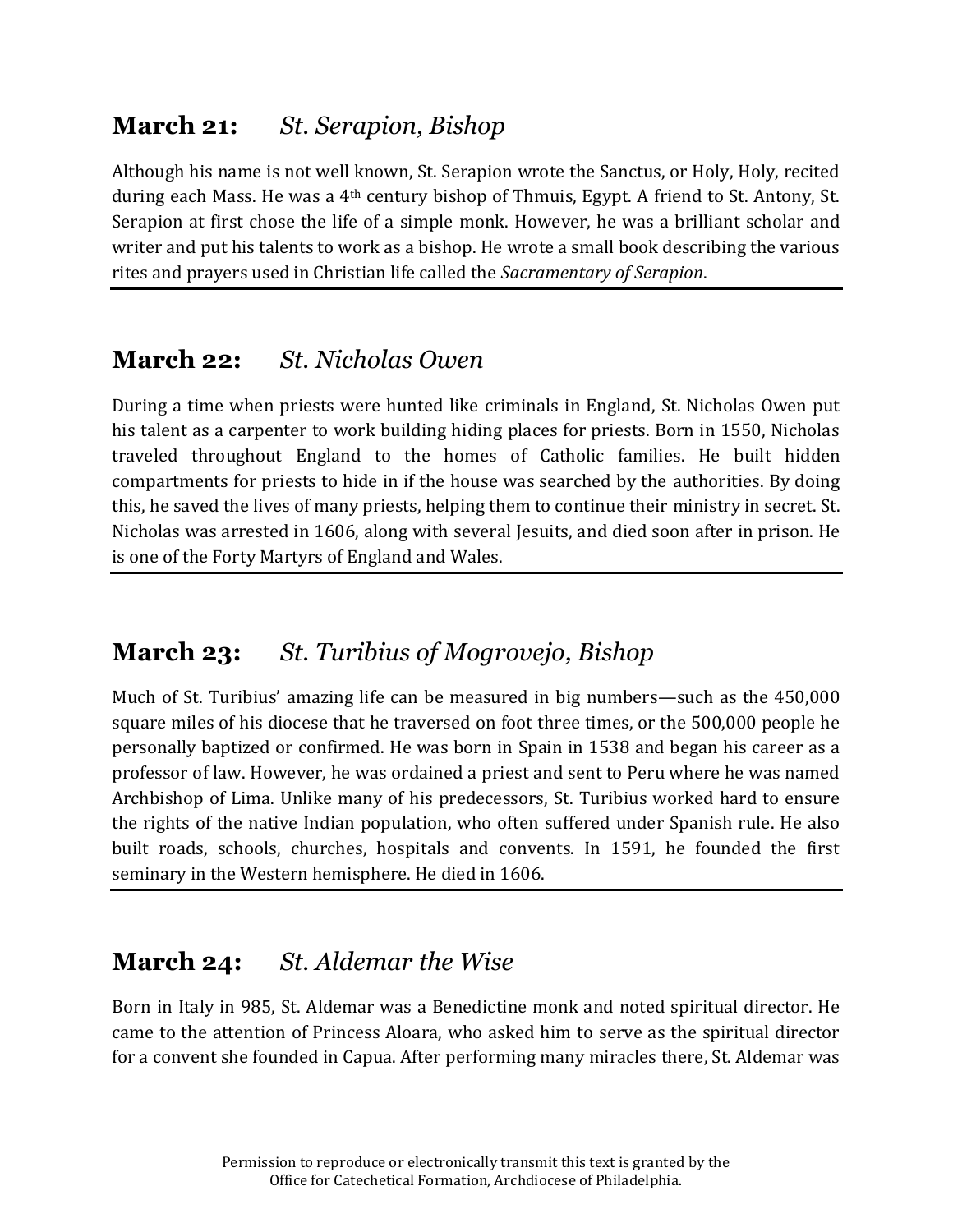reassigned to Monte Cassino, angering the princess to the point where an attempt was made on his life. He fled to another part of Italy and founded several monasteries.

## **March 25:** *Annunciation of the Lord*

The Solemnity of the Annunciation celebrates the day that the angel Gabriel appeared to Mary and told her she would conceive a son by the Holy Spirit (Luke 1:26-38, Matthew 1:18-21). Despite being amazed by all she heard, Mary's response was, "Behold, I am the handmaid of the Lord, may it be done to me according to your word." Mary's courageous "yes," which is also called Mary's "fiat," demonstrates her joyful obedience to God's will in her life. Because of this, God became one of us in the person of Jesus. The Annunciation reminds us all that by accepting God's will in our lives, in big ways and small, we can change the world.

# **March 26:** *St. Margaret Clitherow*

St. Margaret Clitherow could have led a peaceful, quiet, happy life in England with her family. Instead, she chose to give her life for what she knew to be right. She was born in 1556 to a Protestant family and married John Clitherow when she was fifteen. She converted to Catholicism three years later. For the next twelve years, she held secret Masses in her home, hid priests in her attic, and helped her young son get to France so he could attend the seminary. She was arrested in 1586 and convicted of aiding Catholic priests. She refused to plead in order to protect her children and because of this she was martyred by much suffering. Even Queen Elizabeth I was disturbed by the news of Margaret's death since women were supposed to be saved from execution. St. Margaret Clitherow is one of the Forty Martyrs of England and Wales.

# **March 27:** *St. Matthew of Beauvais, Martyr*

St. Matthew of Beauvais was a French knight who lived during the  $10<sup>th</sup>$  century. When Pope Urban II preached the First Crusade to free the Holy Land, St. Matthew immediately joined the cause. In 1098, he was captured by the Saracens and martyred after he refused to denounce his Christian faith.